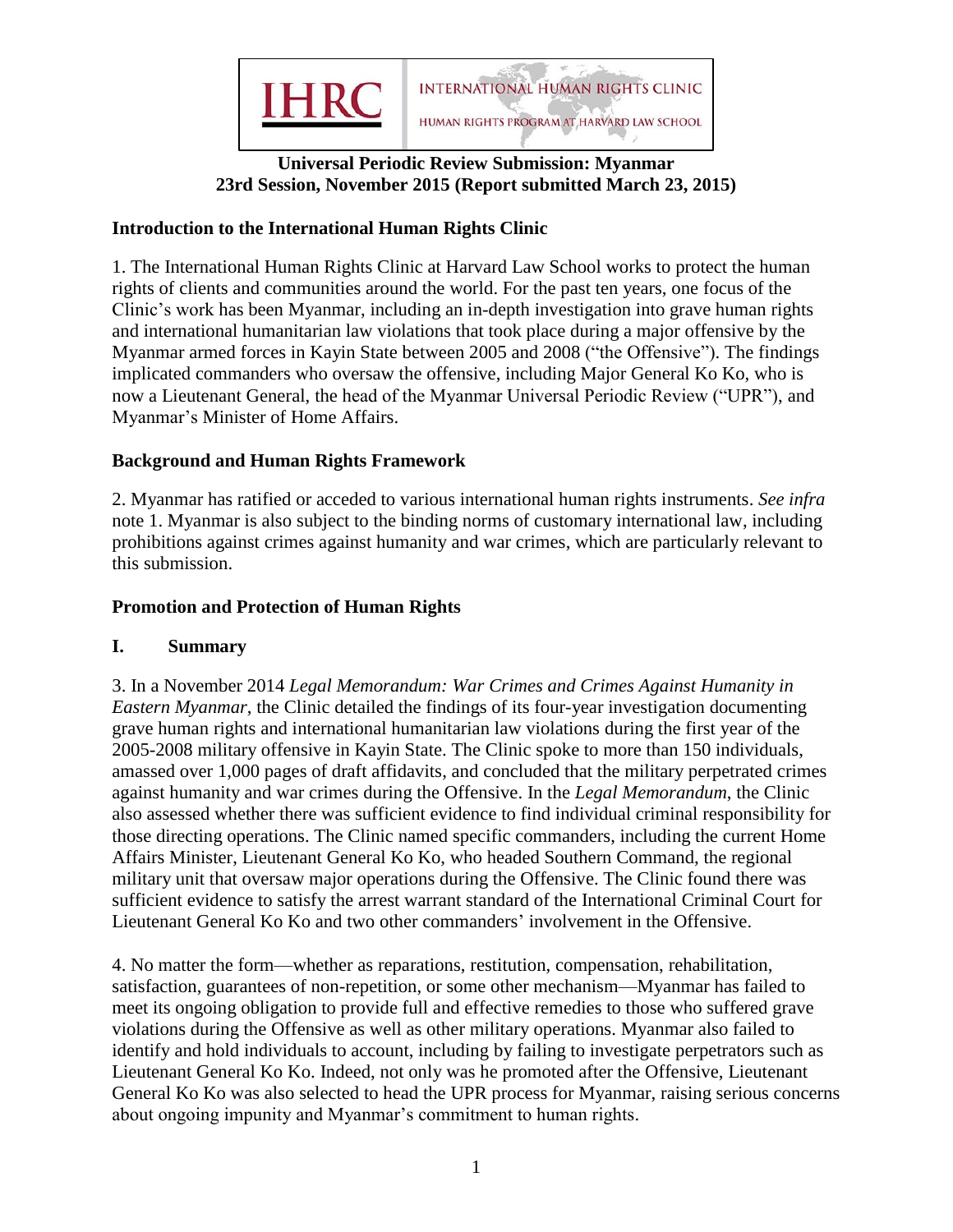#### **II. Myanmar has ongoing obligations to provide remedies and to investigate war crimes and crimes against humanity in Kayin State**

5. Myanmar's various international legal obligations<sup>1</sup> include guarantees to those who have suffered gross violations of human rights and international humanitarian law to the right to a full and effective remedy for the harms they have experienced.<sup>2</sup> The State must provide various forms of remedies and reparations, including restitution, compensation, rehabilitation, satisfaction, and guarantees of non-repetition.<sup>3</sup> The State must also provide "equal access to an effective judicial remedy as provided for under international law. Other remedies available to the victim include access to administrative and other bodies, as well as mechanisms, modalities and proceedings conducted in accordance with domestic law." 4 International law also includes an obligation to investigate such "violations effectively, promptly, thoroughly and impartially and, where appropriate, take action against those allegedly responsible in accordance with domestic and international law." <sup>5</sup> Various international bodies have identified the obligation of states to investigate, prosecute, and punish perpetrators for acts defined as human rights violations and crimes under international law.<sup>6</sup>

6. Myanmar has failed to investigate war crimes and crimes against humanity that took place during the Offensive and failed to take any other apparent steps to safeguard the right to a remedy.

 <sup>1</sup> Myanmar has ratified or acceded to numerous international instruments, including the Convention concerning Forced or Compulsory Labour (4 Mar. 1955), the Convention on the Prevention and Punishment of the Crime of Genocide (14 Mar. 1956), the Convention on the Elimination of All Forms of Discrimination against Women (22 July 1997), and the Convention on the Rights of the Child (15 July 1991).

<sup>2</sup> *See, e.g.*, United Nations Office of the High Commissioner for Human Rights, Basic Principles and Guidelines on the Right to a Remedy and Reparation for Victims of Gross Violations of International Human Rights Law and Serious Violations of International Humanitarian Law (2005), *available at* [http://www.ohchr.org/EN/ProfessionalInterest/Pages/RemedyAndReparation.aspx,](http://www.ohchr.org/EN/ProfessionalInterest/Pages/RemedyAndReparation.aspx) art. II, ¶ 3(d) (states must "provide effective remedies to victims") (hereinafter "Basic Principles"); Universal Declaration of Human Rights (10 Dec. 1948), art. 8 ("Everyone has the right to an effective remedy by the competent national tribunals for acts violating the fundamental rights granted him by the constitution or by law."); Convention against Torture and Other Cruel, Inhuman or Degrading Treatment or Punishment, 10 Dec. 1984, entered into force 26 June 1987, art. 14 ("Each State Party shall ensure in its legal system that the victim of an act of torture obtains redress and has an enforceable right to fair and adequate compensation, including the means for as full rehabilitation as possible.").

<sup>3</sup> Basic Principles, art. IX.

<sup>4</sup> *Id*., art. VIII, ¶ 12.

 $^{5}$ *Id.*, art. II, ¶ 3(b).

<sup>6</sup> Naomi Roht-Ariazza, *State Responsibility to Investigate and Prosecute Grave Human Rights Violations in International Law*, 78 CAL. L. REV. 449 (1990) *available at*:

[http://scholarship.law.berkeley.edu/cgi/viewcontent.cgi?article=1840&context=californialawreview,](http://scholarship.law.berkeley.edu/cgi/viewcontent.cgi?article=1840&context=californialawreview) at 462. For example, the legal requirement to investigate is a core part of the state obligation to respect and ensure the right to life and fundamental to the prohibition against extrajudicial killings. *See, e.g.*, *Ergi v. Turkey*, App. No. 66/1997/850/1057, Judgment, Eur. Ct. H.R., ¶ 82 (July 28, 1998) ("[T]he mere knowledge of the killing on the part of the authorities gave rise *ipso facto* to an obligation . . . to carry out an effective investigation into the circumstances surrounding the death.").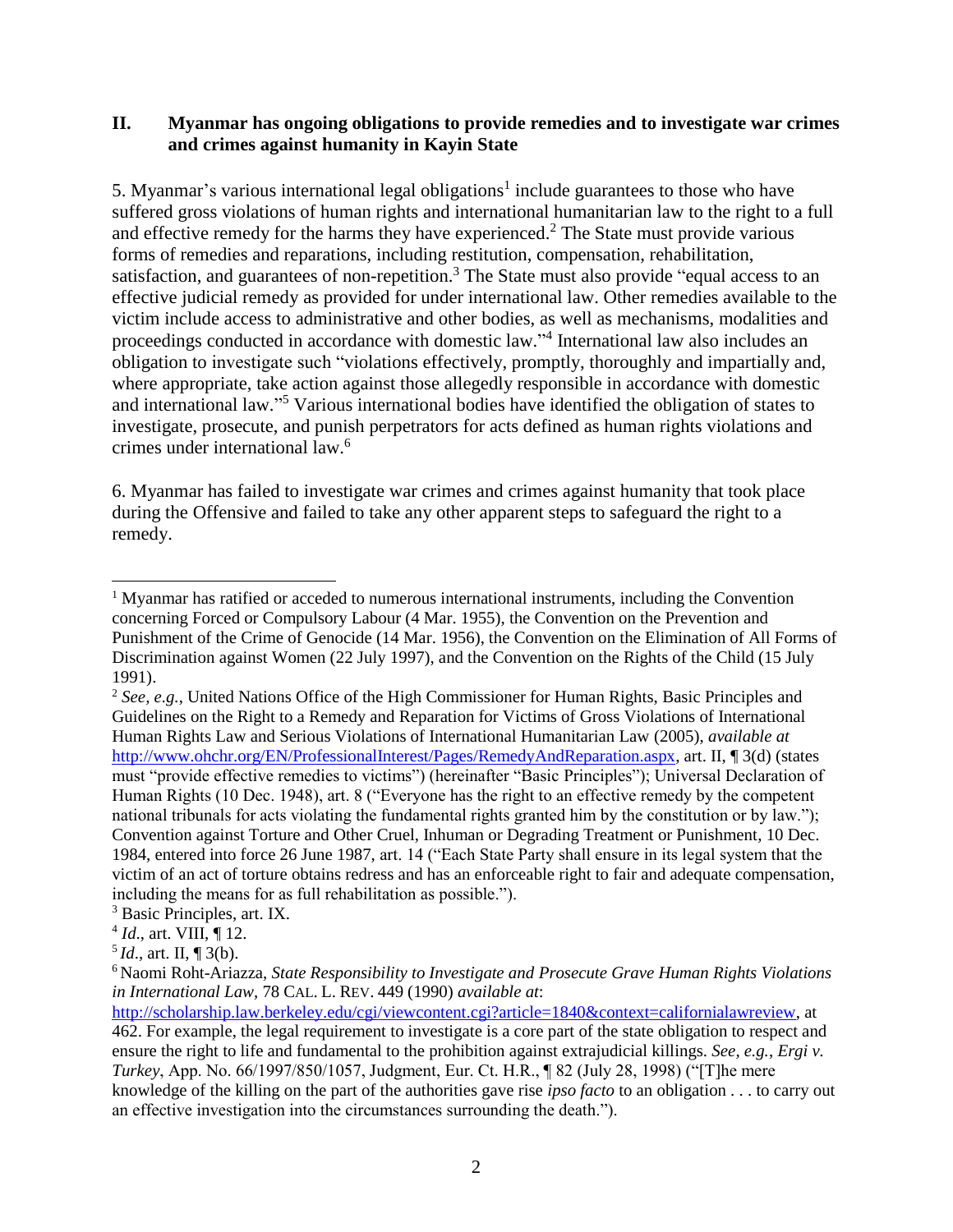#### *A. There is evidence that war crimes and crimes against humanity took place during the Offensive*

7. In November 2005, Myanmar Army soldiers from Southern Command attacked Hee Daw Kaw village in Thandaung Township, destroying approximately thirty homes, laying landmines, and firing mortars at civilians.<sup>7</sup> This marked the beginning of a three-year military offensive targeting the Karen National Union ("KNU") and the Karen National Liberation Army ("KNLA"). Thandaung Township<sup>8</sup> was just one of many townships affected by the Offensive. Nearly every village was affected in Thandaung, and during the Offensive, tens of thousands of civilians were displaced.

8. During the Offensive, the Myanmar military repeatedly engaged in unlawful conduct against civilian populations. Evidence collected by the Clinic details a disturbing pattern of unlawful engagement. In Thandaung Township, Myanmar Army soldiers involved in the Offensive violently cleared civilian areas and indiscriminately attacked villagers, including by firing mortars at villages; opening fire on fleeing villagers; destroying homes, crops, and food stores; laying landmines in civilian locations; forcing civilians to work and porter; and capturing and executing civilians. Tens of thousands of individuals were displaced during the campaign, and many were killed. Nearly every village in Thandaung Township was affected by the Offensive, and, in large swathes of territory, almost all villagers were forced to flee.

9. Under the Rome Statute, a war crime is one of a number of prohibited acts which "took place in the context of and was associated with" an armed conflict. $9$  In the context of the Offensive, such a conflict existed between the Myanmar military and the KNLA.<sup>10</sup> War crimes that are committed as part of a "plan or policy" or part of a "large-scale commission" of prohibited acts receive particular attention in the Rome Statute.<sup>11</sup> The Clinic gathered evidence of the following war crimes: attacking civilians,  $12$  displacing civilians, destroying or seizing the enemy's

 $\overline{a}$ 

<sup>7</sup> *See* International Human Rights Clinic*, Legal Memorandum: War Crimes and Crimes Against Humanity in Eastern Myanmar* (Nov. 2014) *available at*: [http://hrp.law.harvard.edu/wp-](http://hrp.law.harvard.edu/wp-content/uploads/2014/11/2014.11.05-IHRC-Legal-Memorandum.pdf)

[content/uploads/2014/11/2014.11.05-IHRC-Legal-Memorandum.pdf.](http://hrp.law.harvard.edu/wp-content/uploads/2014/11/2014.11.05-IHRC-Legal-Memorandum.pdf) Unless otherwise indicated, the facts included here are drawn from this Legal Memorandum.

<sup>&</sup>lt;sup>8</sup> To effectively build a comprehensive criminal case against specific perpetrators, the Clinic narrowed the scope of its investigation, focusing on military conduct that occurred in Thandaung Township from 2005 to 2006. The scope of the Clinic's investigation was limited to a single township over a two-year period, but abuses were not as limited in scope.

<sup>&</sup>lt;sup>9</sup> International Criminal Court, Elements of Crimes, U.N. Doc ICC-ASP/1/3 (9 Sept. 2002), art. 8(2)(a)(i).

<sup>10</sup> *Legal Memorandum*, Section VI.A.1.

<sup>&</sup>lt;sup>11</sup> See Rome Statute, of the International Criminal Court, U.N. Doc. A/Conf.183/9, 17 July 1998, entered into force 1 July 2002, art. 8.

 $12$  One interviewee's account is illustrative of the tactics used by the military to attack civilians in Thandaung Township during the Offensive: The interviewee and his family fled under gunfire after soldiers entered his village and began to shoot at villagers. He later returned to find his village destroyed. While surveying his property, he accidentally set off a landmine that the military had placed in his kitchen. He is now blind because of injuries from the landmine. *See Legal Memorandum* (citing Clinic Database, Interview No. 27).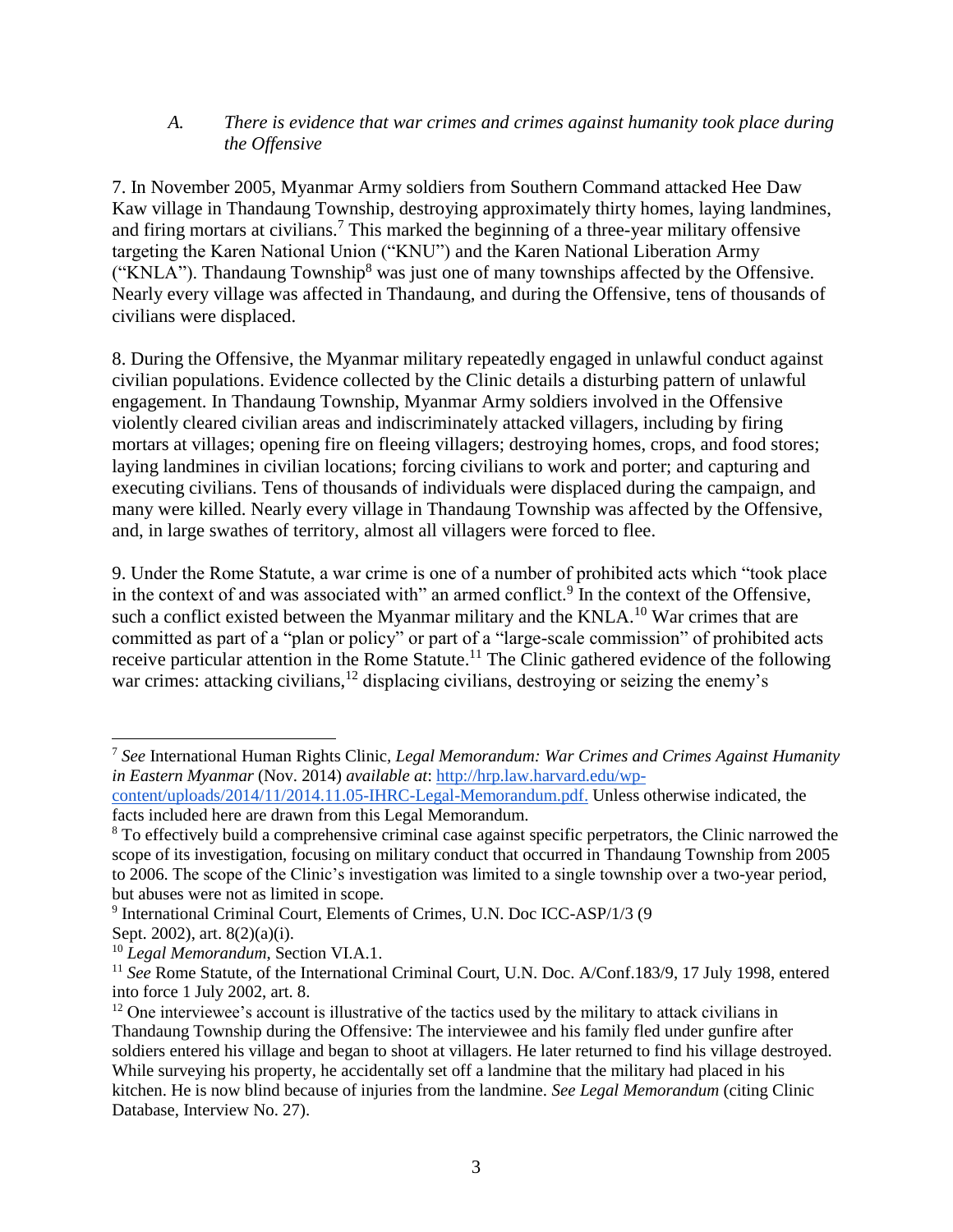property,  $^{13}$  pillage, murder,  $^{14}$  execution without due process, torture, and outrages upon personal dignity.

10. The military's actions also satisfy the elements for establishing crimes against humanity. The crimes were committed repeatedly during a widespread and systematic attack directed at a civilian population. In addition, the military's actions furthered an institutional policy specifically aimed at targeting civilians.<sup>15</sup> The Clinic gathered evidence of the following crimes: forcible transfer of a population,<sup>16</sup> murder, enslavement, torture,<sup>17</sup> and other inhumane acts.

# *B. There is evidence sufficient to hold individual commanders responsible.*

11. The Clinic found that officers from two units could—pending investigation—be held legally responsible for the above crimes under two theories of liability. Under Article 25 of the Rome Statute,<sup>18</sup> an individual is criminally responsible if they are directly involved in the crime's commission. Under Article 28, a military commander can be held responsible for the crimes of his subordinates if: 1) the commander exercised effective command and control; 2) the commander knew or should have known that crimes were being committed; and 3) the commander failed to take measures to prevent, repress, or report the crimes.<sup>19</sup> Evidence collected by the Clinic satisfies the arrest warrant standard under Article 58 of the Rome Statute<sup>20</sup> and

 <sup>13</sup> Villagers usually described the destruction that they found after the military had left the area and the villagers had returned to their homes. One villager who returned to his village after it had been cleared, recounted that "the church had been burned, and the houses had been burned, and the rice stores of the villagers had been burned . . . . The Burmese army burnt every house . . . and the village school [was] burnt down completely." *See Legal Memorandum* (citing Clinic Database, Interview No. 135).

<sup>&</sup>lt;sup>14</sup> One well-documented case involved a civilian being shot while trying to flee from the military outside of Shah Si Boh. This killing was reported by nine interviewees, including two eyewitnesses to the shooting. One of the eyewitnesses detailed that "he was shot through the eye, and the shot came out the back of the head. It was only one shot." *See Legal Memorandum* (citing Clinic Database, Interview No. 151).

<sup>15</sup> *See* Rome Statute, art. 7; *see also Legal Memorandum* (citing Clinic Expert Declaration, Expert 3, para. 57 (The Clinic's Expert Declarant No. 3 stated that Articles 7(1) and 7(2)(a) "cumulatively require that an 'attack' must (1) involve the multiple commission of prohibited acts, (2) be directed against a civilian population, (3) be widespread or systematic, and (4) be undertaken pursuant to State or organizational policy," in addition to the requirement of a nexus between the prohibited act and the attack and knowledge of the attack by the perpetrator)).

<sup>&</sup>lt;sup>16</sup> In one incident in March 2006, the military sent a written message to a village chief. The message conveyed the military's intent to clear the village and kill villagers that remained. A chili was included in the envelope—a warning that the "military is hot, [and] if you don't leave you will get the chili." Another village was shelled in conjunction with a relocation order and others were burned after villagers relocated. *Legal Memorandum* (citing Clinic Database, Interview No. 143).

<sup>&</sup>lt;sup>17</sup> In one such incident, a villager was beaten unconscious and tied to a post by his neck, hands, and feet. The villager awoke to a soldier forcing a six-inch long knife into his mouth and twisting it with the intention of cutting off his tongue. The villager was left bleeding and could not eat for days. *Legal Memorandum* (citing Clinic Database, Interview No. 133).

 $18$  Rome Statute, art. 25(3).

<sup>19</sup> *Id*., art. 28(a).

<sup>20</sup> *Id*., art. 58(1).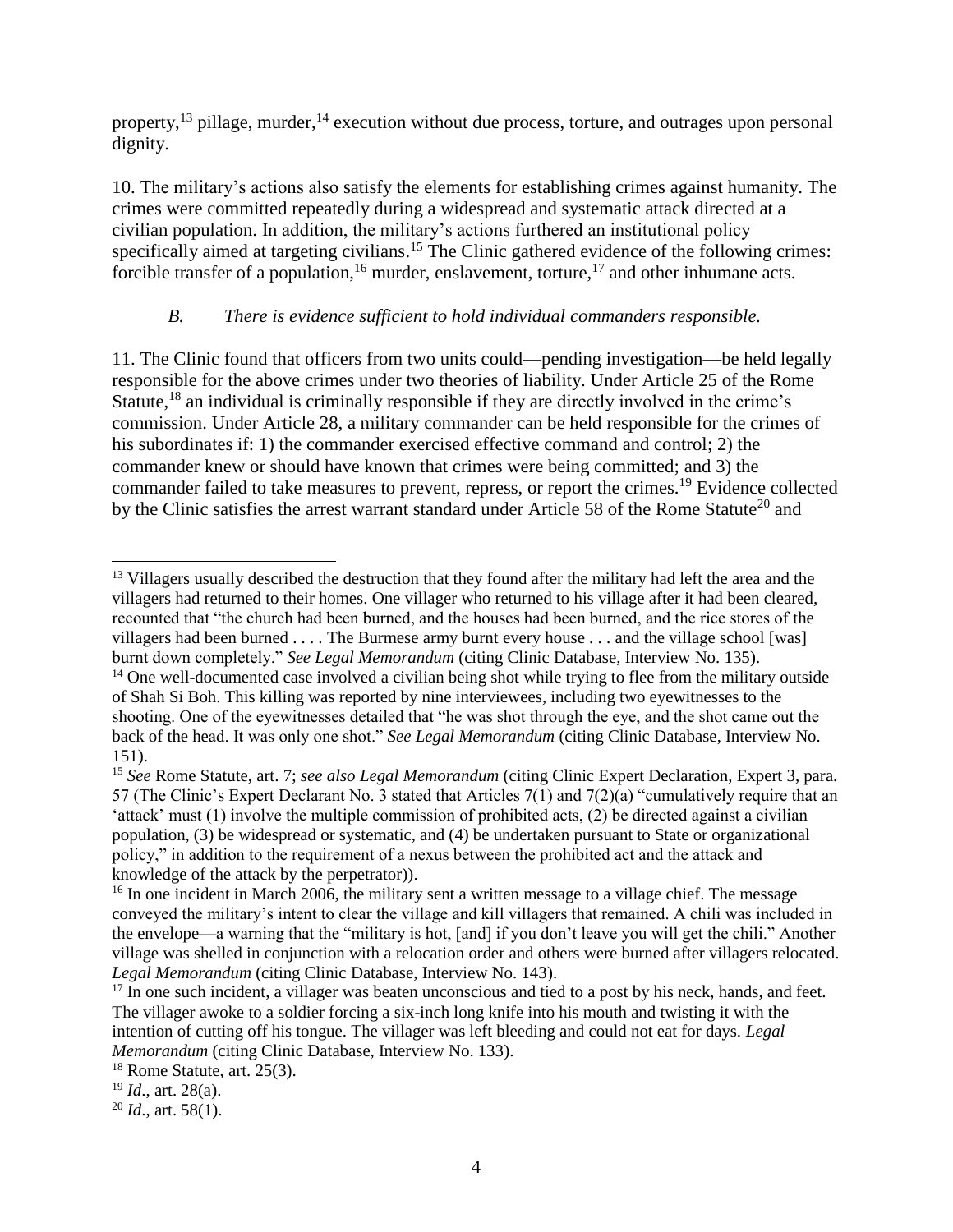supports the issuance of arrest warrants for Major General Ko Ko, Brigadier General Khin Zaw Oo, and Brigadier General Maung Maung Aye (ranks at time of the Offensive).

1. Major General Ko Ko

12. Major General Ko Ko, now a Lieutenant General, commanded Southern Command during the Offensive. During this time, soldiers under his command committed multiple war crimes and crimes against humanity.

13. Southern Command and Light Infantry Division ("LID 66") committed egregious war crimes and crimes against humanity.<sup>21</sup> Ko Ko had effective command and control over Southern Command, along with other combat divisions, including LID 66, during this time. His effective command and control is indicated by the following factors: (i) the highly organized structure of the Myanmar military, (ii) reliable military reporting and communications systems, (iii) an alleged wire intercept of his orders during the Offensive, (iv) his presence in eastern Myanmar during the Offensive, and (v) the coordination of units under his command in offensive deployments, tactical maneuvers, and supply logistics. $22$ 

14. Moreover, Ko Ko knew or should have known that his subordinates committed or were about to commit crimes, as indicated by the following factors: (i) stringent reporting requirements and a reliable communications system, (ii) Ko Ko's presence in eastern Myanmar during the Offensive, (iii) his past experience with the modus operandi of civilian targeting in counterinsurgency tactics, (iv) alleged wire intercept of his orders during the Offensive, (v) high profile statements by the UN condemning the military's actions, (vi) the widespread nature of crimes throughout three regional spheres of operation, and (vii) the three-year period during which crimes were committed. $23$ 

15. The Clinic found no evidence that Major General Ko Ko attempted to prevent the crimes that were committed or to report them to the proper authorities.

2. Brigadier Generals Khin Zaw Oo and Maung Maung Aye

16. The Clinic has amassed evidence that LID 66 is also responsible for crimes committed during the Offensive. The Clinic has collected sufficient evidence of Brigadier General Khin Zaw Oo's and Brigadier General Maung Maung Aye's individual responsibility to meet the standard for the issuance of arrest warrants under the Rome Statute.

17. The effective command and control of Brigadier Generals Khin Zaw Oo and Maung Maung Aye is indicated by factors including the following: (i) a highly organized military structure, (ii) reliable reporting systems, (iii) tightly controlled operations of battalions by orders transmitted through Tactical Operation Commands, (iv) close coordination of LID 66 battalions, and (v)

 <sup>21</sup> *See Legal Memorandum*, Section VI.

<sup>22</sup> *Id*.

 $^{23}$  *Id.*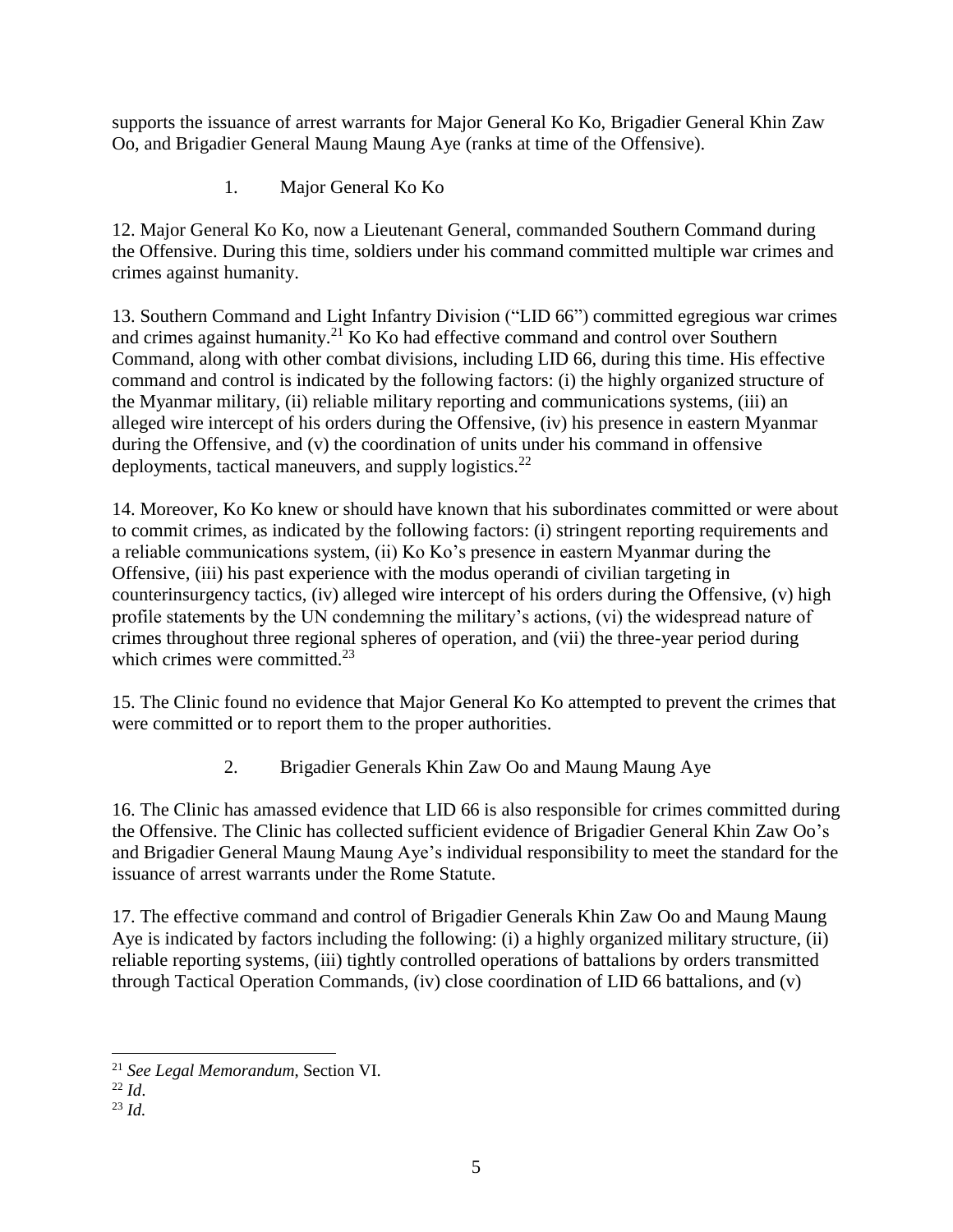routine placement in advance locations in close proximity to the frontlines due to their positions as division commanders.<sup>24</sup>

18. Secondly, Brigadier Generals Khin Zaw Oo and Maung Maung Aye knew or should have known that their subordinates in LID 66 committed or were about to commit the crimes, as indicated by the following factors: (i) stringent reporting requirements and a reliable communications system, (ii) their presence in advance locations near the frontlines during the Offensive, (iii) past experience with the modus operandi of civilian targeting in counterinsurgency tactics and LID 66's consistent implementation of unlawful policies, (iv) high profile statements by the UN condemning the military's actions, (v) the widespread nature of crimes throughout the regions where LID 66 operated, and (vi) the time period during which crimes were committed.<sup>25</sup>

19. The Clinic found no evidence that the commanders of LID 66 attempted to prevent the crimes that were committed or to report them to the proper authorities.

*C. The promotions of Major General Ko Ko, Brigadier General Khin Zaw Oo, and Brigadier General Maung Maung Aye perpetuate Myanmar's failure to investigate and provide a remedy to those who suffered harm*

20. Instead of investigating the crimes committed under his control, the military promoted Major General Ko Ko. He received several promotions after commanding the Offensive and is currently a Lieutenant General and holds the position of Myanmar's Home Affairs Minister. Recently, he was also appointed head of the UPR process in Myanmar. Major General Ko Ko's subsequent promotions highlight the lack of accountability within Myanmar and underscore the importance of publicizing and addressing the human rights violations that happened during the Offensive.

21. In addition, both commanders of LID 66 during the Offensive were later promoted after they left eastern Myanmar. Brigadier General Khin Zaw Oo was the commander of LID 66 at the time of its deployment to eastern Myanmar. In 2006, Brigadier General Khin Zaw Oo was promoted to the rank of Major General and assumed command of the Coastal Regional Command. He was then appointed to be the Adjutant General of the Myanmar Armed Forces. Brigadier General Maung Maung Aye replaced Khin Zaw Oo (after his promotion in 2006) and was subsequently promoted; his current rank and position are unknown.

22. The subsequent promotions of all three Generals combined with the lack of investigation in the wake of reports of abuses and crimes taking place during the Offensive point to a lack of accountability in Myanmar. The promotions and inaction to date raise serious questions about the commitment of authorities to meet their international legal obligations to provide remedies for those who suffered harm.

 <sup>24</sup> *Id.*

<sup>25</sup> *Id.*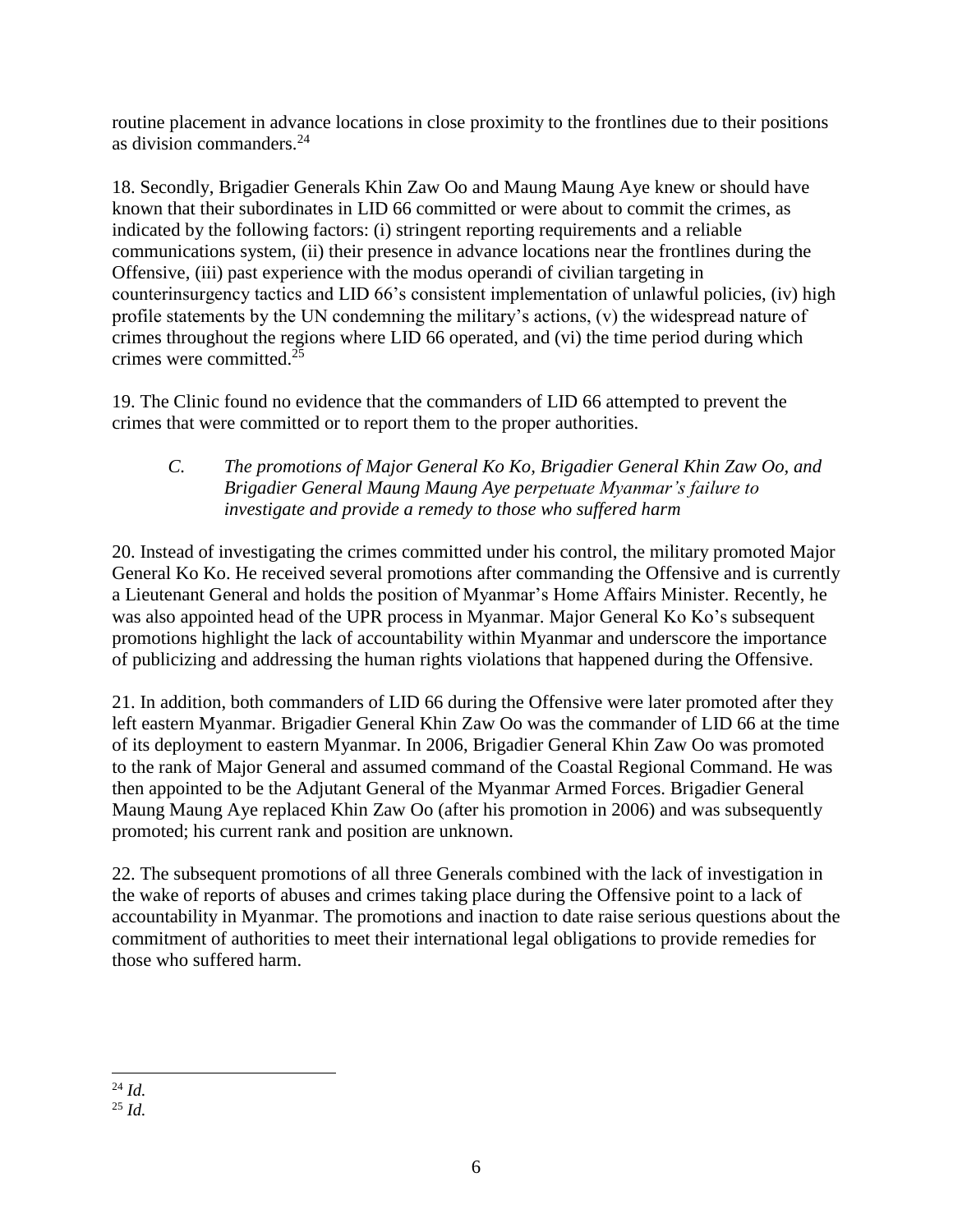#### **III. To guarantee non-repetition of human rights abuses, Myanmar should make changes to its military policies and structures**

23. Myanmar has not taken adequate measures regarding its military policy and practices to prevent the recurrence of violations and attacks against civilians.<sup>26</sup> A pattern of indiscriminate attacks and willful killings of civilians by the Myanmar military that took place during the Offensive has unfolded over many decades and appears to continue under the Thein Sein government. <sup>27</sup> The Myanmar military appears to continue to prioritize military objectives over civilian protection, including by failing to denounce policies and practices that sanction the direct targeting of civilians. Such policies and practices include targeting civilians through "shoot-onsight" incidents, extrajudicial executions, indiscriminate shelling, and the purposeful use of landmines to inflict civilian casualties. Additional policies and practices indicate officers and enlisted soldiers alike have been primed to pursue military goals and satisfy superiors' expectations without regard for civilian impact.

24. In areas of ongoing conflict, such as Kachin State and northern Shan State, communities continue to report attacks that are consistent with these historical patterns of civilian targeting. These events suggest that improvements in civilian security in ceasefire regions are the result of a reduction in hostilities rather than the reform of problematic policies and practices. Moreover, individuals living in ceasefire areas are skeptical about the durability of peace and fear a return to active conflict and large-scale civilian targeting.

25. The lack of accountability for and the pattern of promotions of human rights abusers, like Ko Ko, Khin Zaw Oo, and Maung Maung Aye, demonstrate the structural problems that allow the policies and practices to continue. They indicate that Myanmar has not taken sufficient steps to ensure non-repetition of abuses. These promotions also indicate the presence of an incentive structure that encourages the continuation of military policies and tactics resulting in abuses. Without a thorough investigation and change of such policies and practices, individuals such as Lieutenant General Ko Ko will remain in influential positions, which does not promote the protection of human rights.

# **IV. Recommendations to the Government of Myanmar**

 $\overline{a}$ 

26. The Clinic believes that there are likely thousands of individuals who possess information about the military's actions during the Offensive. The Clinic's investigation yielded considerable evidence indicative of the criminal responsibility of Ko Ko, Khin Zaw Oo, Maung Maung Aye,

<sup>&</sup>lt;sup>26</sup> See Basic Principles, art. IX, ¶ 23(f)-(h) (stating that guarantees of non-repetition should include, among other things, "[p]romoting the observance of codes of conduct and ethical norms, in particular international standards, by public servants, including law enforcement . . . and military personnel," "[r]eviewing and reforming laws contributing to or allowing gross violations of international human rights law and serious violations of international humanitarian law," and "promoting mechanisms for preventing and monitoring social conflicts and their resolution").

<sup>27</sup> *See* International Human Rights Clinic, *Policy Memorandum: Preventing Indiscriminate Attacks and Wilful Killings of Civilians by the Myanmar Military* (Mar. 2014) *available at* [http://hrp.law.harvard.edu/wp-content/uploads/2014/03/2014.03.24-IHRC-Military-Policy-Memorandum-](http://hrp.law.harvard.edu/wp-content/uploads/2014/03/2014.03.24-IHRC-Military-Policy-Memorandum-FINAL.web_.pdf)[FINAL.web\\_.pdf.](http://hrp.law.harvard.edu/wp-content/uploads/2014/03/2014.03.24-IHRC-Military-Policy-Memorandum-FINAL.web_.pdf) The information in the next two paragraphs is drawn from this *Policy Memorandum*.